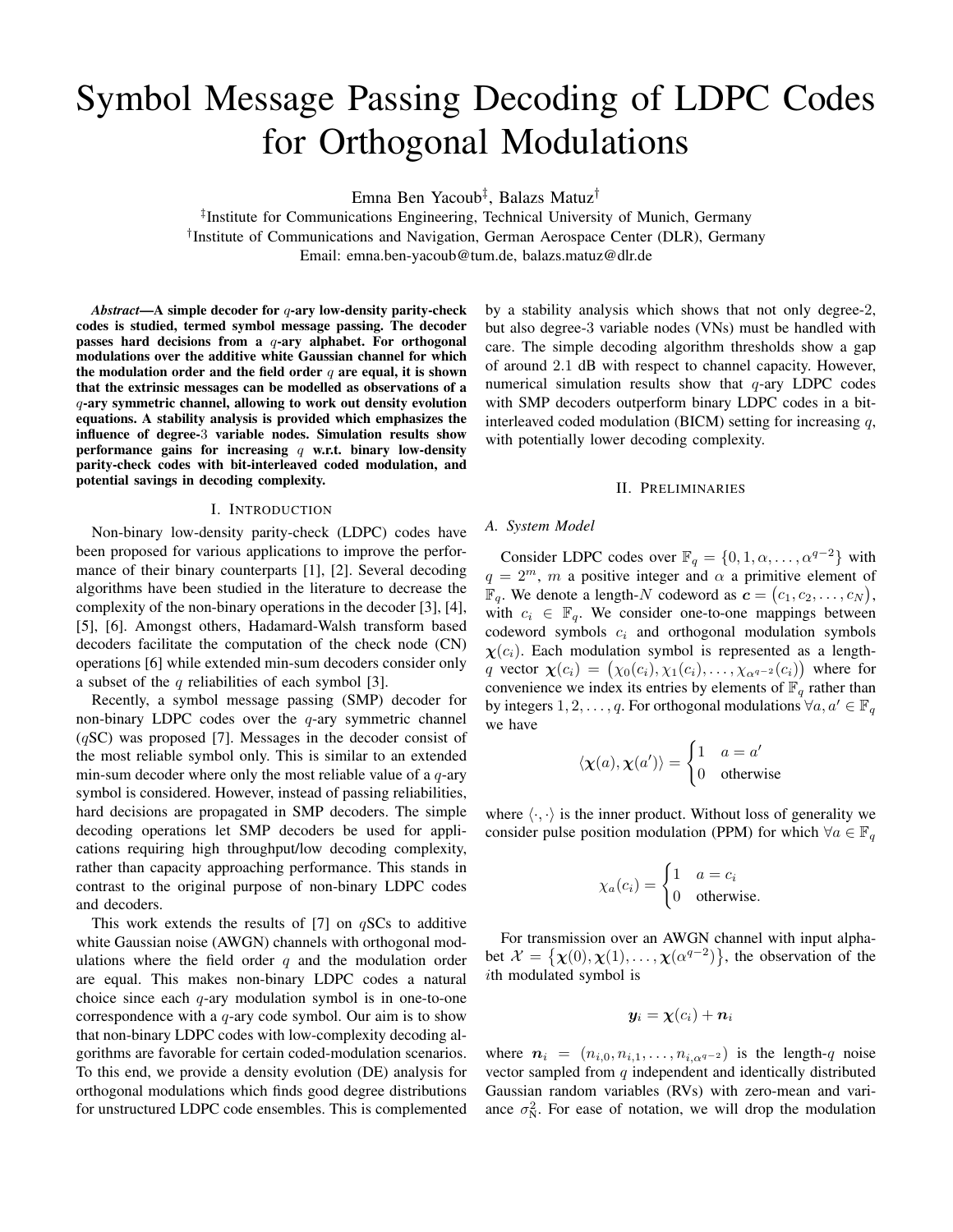symbol index *i* whenever possible. For  $a \in \mathbb{F}_q$  the likelihood  $p_{Y|A}(y|a)$  can be written as

$$
p(\mathbf{y}|a) = \left(\frac{1}{\sqrt{2\pi\sigma_N^2}}\right)^q \exp\left(-\frac{||\mathbf{y} - \mathbf{\chi}(a)||^2}{2\sigma_N^2}\right) \qquad (1)
$$

$$
\propto \exp\left(-\frac{1}{\sigma_N^2} \langle \mathbf{y}, \mathbf{\chi}(a) \rangle\right).
$$

.

Let  $E_{\rm b}$  denote the energy per information bit,  $E_{\rm s}$  the energy per modulation symbol and  $N_0$  is the one-sided noise power spectral density. Then, we have

$$
\frac{E_{\rm b}}{N_0} = \frac{1}{Rm} \frac{E_{\rm s}}{N_0} = \frac{1}{Rm} \frac{1}{2\sigma_{\rm N}^2}
$$

#### *B. Decoder messages*

The messages in an iterative decoder can be modelled as an observation from an *extrinsic* channel [8]. For the AWGN channel with  $q$ -ary orthogonal modulations and SMP decoding of  $q$ -ary LDPC codes, the extrinsic channel is a  $qSC$ . Details follow in Section IV. The transition probabilities of a  $qSC$ with error probability  $\epsilon$  are

$$
P(w|a) = \begin{cases} 1 - \epsilon & \text{if } w = a \\ \frac{\epsilon}{q - 1} & \text{otherwise.} \end{cases}
$$

For convenience we work with log-likelihood values (Lvalues)  $L_a(w) = \log(P(w|a))$   $a \in \mathbb{F}_q$ . L-values can be compactly expressed as length-q log-likelihood vectors  $(L$ vectors) with

$$
\mathbf{L}(w) = (L_0(w), L_1(w), \ldots, L_{\alpha^{q-2}}(w)).
$$

**Lemma 1.** Suppose the  $w^{(i)}$ ,  $i = 1, 2, \ldots, d$ , are observations *of a qSC with*  $1 - \epsilon > \frac{\epsilon}{q-1}$ *. When summing d L-vectors*  $\boldsymbol{L}\left(w^{(i)}\right)$ , the elements of the sum with indices  $\mathcal{I} = \bigcup_{i=1}^d w^{(i)}$ , *where*  $|\mathcal{I}| \le \min(d, q)$ , all have values greater than  $d \log \frac{\epsilon}{q-1}$ *and thus contain the maximum value of the sum.*

*Proof.* Observe that each  $L(w^{(i)})$  has a single maximum with index  $a = w^{(i)}$  and that all other entries are  $\log \frac{\epsilon}{q-1}$ .  $\Box$ 

Similarly, let the channel message be represented by a length- $q$   $L$ -vector

$$
\boldsymbol{L}(\boldsymbol{y}) = (L_0(\boldsymbol{y}), L_1(\boldsymbol{y}), \dots, L_{\alpha^{q-2}}(\boldsymbol{y})) \tag{2}
$$

with  $L_a(\mathbf{y}) = \log (p(\mathbf{y}|a))$ . While the transition probability densities  $p(\mathbf{y}|a)$  of the communication channel are given in (1), the transition probabilities of the extrinsic channel are in general unknown, but accurate estimates can be obtained via DE analysis [9].

# *C. Non-binary LDPC Codes*

Non-binary LDPC codes can be defined by an  $M \times N$ sparse parity-check matrix  $\mathbf{H} = [h_{i,j}]$  with entries in  $\mathbb{F}_q$ . The parity-check matrix can be represented by a Tanner graph with  $N$  VNs corresponding to codeword symbols and  $M$  CNs corresponding to parity checks. Each edge connecting v and c is labeled by a non-zero element  $h_{v,c}$  of  $H$ . The sets  $\mathcal{N}(v)$  and  $\mathcal{N}(c)$  denote the neighbors of VN v and CN c, respectively. The degree of a VN v is the cardinality of the set  $\mathcal{N}(v)$ . Similarly, the degree of a CN c is the cardinality of the set  $\mathcal{N}(c)$ . The VN edge-oriented degree distribution polynomial is  $\lambda(x) = \sum_{i=1}^{d_v} \lambda_i x^{i-1}$  where  $\lambda_i$  is the fraction of edges incident to VNs with degree i and  $d_v$  is the maximum VN degree. Similarly, the CN edge-oriented degree distribution polynomial is  $\rho(x) = \sum_{i=2}^{d_c} \rho_i x^{i-1}$  where  $\rho_i$  is the fraction of edges incident to CNs with degree i and  $d_c$  is the maximum CN degree. An unstructured irregular LDPC code ensemble  $\mathscr{C}_{\lambda,\rho}^{q,N}$  is the set of all q-ary LDPC codes with block length N and degree distribution polynomials  $\lambda(x)$  and  $\rho(x)$ .

## III. SYMBOL MESSAGE PASSING ALGORITHM

Let  $m_{c \to v}^{(\ell)}$  be the message sent from CN c to its neighboring VN v at the  $\ell$ th iteration and  $m_{\nu \to c}^{(\ell)}$  the message sent from VN v to CN c at the  $\ell$ th iteration. All exchanged messages between the CNs and VNs are from a q-ary alphabet. Decoding proceeds as follows.

*1) Initialization:* Each VN computes the channel L-vector defined in (2) and sends the symbol with the highest L-value. Since

$$
L_a(\mathbf{y}) = \frac{y_a}{\sigma_N^2} - \frac{q}{2}\log(2\pi\sigma_N^2) - \frac{\|\mathbf{y}\|^2 + 1}{2\sigma_N^2} \quad \forall a \in \mathbb{F}_q
$$

finding the maximum of the length-q vector  $L(y)$  is equivalent to finding the maximum of  $y$ . Hence, we have

$$
m_{\mathbf{v}\to\mathbf{c}}^{(0)} = \underset{a\in\mathbb{F}_q}{\operatorname{argmax}} L_a(\mathbf{y}) = \underset{a\in\mathbb{F}_q}{\operatorname{argmax}} y_a.
$$
 (3)

The complexity of the initialization step scales as  $\mathcal{O}(Nq)$ . The performed operation is finding a maximum.

2) CN update: At the  $\ell$ th iteration, CN c sends to its neighboring VN v the following message:

$$
m_{\mathsf{c}\to\mathsf{v}}^{(\ell)} = -h_{\mathsf{c},\mathsf{v}}^{-1} \sum_{\mathsf{v}'\in\mathcal{N}(\mathsf{c})\backslash\mathsf{v}} h_{\mathsf{v},\mathsf{c}'} m_{\mathsf{v}'\to\mathsf{c}}^{(\ell-1)}
$$

where  $h_{c,v}$  is the respective parity-check matrix element and  $h_{c,v}^{-1}$  is its inverse in  $\mathbb{F}_q$ . From [7] the CN operation can be implemented with  $2d_c - 1$  q-ary additions and  $2d_c$  q-ary multiplications. If q-ary additions/multiplications are implemented using elementary operations the complexity may depend on q. For instance, the sum of two  $q$ -ary symbols can be performed by  $\log_2 q$  binary XOR operations. Thus, the complexity scales as  $\mathcal{O}(Md_{\rm c}f(q))$ , where  $f(\cdot)$  is an implementation dependent cost.

*3) VN update:* Each VN performs the following operations

$$
m_{\mathtt{v}\to\mathtt{c}}^{(\ell)}=\underset{a\in\mathbb{F}_q}{\operatorname{argmax}}\,L_{\mathrm{ex},a}^{(\ell)}
$$

where

$$
L_{\text{ex}}^{(\ell)} = \left[ L_{\text{ex},0}^{(\ell)}, L_{\text{ex},1}^{(\ell)}, \dots, L_{\text{ex},\alpha^{q-2}}^{(\ell)} \right] = L(\mathbf{y}) + \sum_{\text{c}' \in \mathcal{N}(\text{v}) \backslash \text{c}} L\left(m_{\text{c}' \to \text{v}}^{(\ell)}\right).
$$
(4)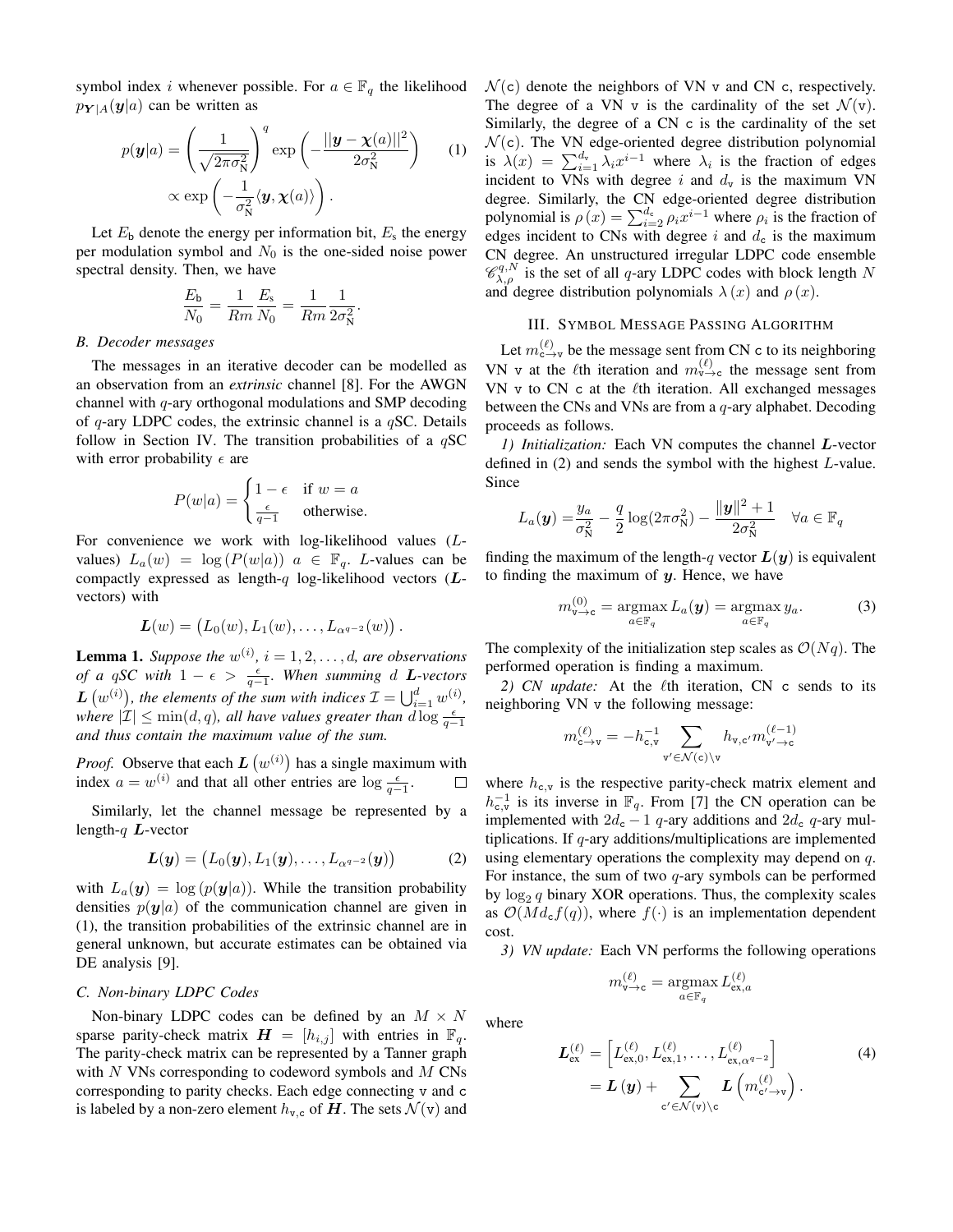The complexity of the VN operation scales as  $\mathcal{O}(Nd_{\rm v})$ : as shown in [7] all  $d_v$  extrinsic messages can be computed efficiently from the sum of *all* incoming messages  $\sum_{\mathsf{c'} \in \mathcal{N}(\mathtt{v})} \boldsymbol{L} \left( m_{\mathsf{c'}-}^{(\ell)} \right)$  $\begin{pmatrix} (\ell) \\ c' \rightarrow v \end{pmatrix}$  and  $L(y)$ , denoted by  $L_{\text{tot}}^{(\ell)}$ . Let the entry with index a be the maximum of  $L(y)$  computed in (3).<sup>1</sup> By Lemma 1 the largest values of  $L_{\text{tot}}^{(\ell)}$  will be in  $\mathcal{I} \cup a$ , where  $|\mathcal{I} \cup a| \le \min(d_v + 1, q) \le d_v + 1$ . This step requires  $\mathcal{O}(d_v)$  additions of floats. The identification of the (two) largest values of  $L_{\text{tot}}^{(\ell)}$  requires  $d_{\text{v}}$  steps. Then, the extrinsic messages and their maximum can be obtained from  $L_{\text{tot}}^{(\ell)}$  with  $d_v$  additional operations (subtractions, comparisons) and we have an overall complexity scaling of  $\mathcal{O}(Nd_{v})$ .

*4) Hard decision:* Each VN computes an estimation of its codeword symbol as follows

$$
\hat{c}_{\mathbf{v}}^{(\ell)} = \underset{a \in \mathbb{F}_q}{\operatorname{argmax}} \left( L_a(\mathbf{y}) + \sum_{\mathbf{c}' \in \mathcal{N}(\mathbf{v})} L_a(m_{\mathbf{c}' \to \mathbf{v}}^{(\ell)}) \right).
$$

# IV. DENSITY EVOLUTION ANALYSIS

We discuss DE analysis for SMP for non-binary irregular LDPC code ensembles. Due to symmetry, we can assume the all-zero codeword was transmitted. Let  $p_a^{(\ell)}$   $(s_a^{(\ell)})$  be the probability that a variable to check (check to variable) message takes value  $a \in \mathbb{F}_q$  at the  $\ell$ th iteration. Let  $\ell_{\text{max}}$  be the maximum number of iterations. In the limit of  $N \to \infty$ , the evolution of the message distributions is as follows.

*1) Initialization:* Define the random vector

$$
\mathbf{Z}_a = Y_a \mathbf{1}_{q-1} - \mathbf{Y}_{[a]} \tag{5}
$$

for  $a \in \mathbb{F}_q$ , with  $Y_{[a]}$  being the random vector Y of channel observations without the entry  $Y_a$  and  $\mathbf{1}_{q-1}$  the length- $(q-1)$ all-one vector. It is easy to check that  $\forall a \in \mathbb{F}_q$ 

$$
p_a^{(0)} = \Pr\{Z_a > 0\}.
$$
 (6)

Conditioned on the transmission of the all-zero codeword, we have Y is a Gaussian random vector with mean  $\mu_Y =$  $(1, 0, \ldots, 0)$  and covariance matrix  $\Sigma_Y = \sigma_N^2 I_q$ , where  $I_q$ is the size  $q$  identity matrix. Thus,  $Z_a$  is a Gaussian random vector with mean

$$
\boldsymbol{\mu}_{\boldsymbol{Z}_a} = \begin{cases} \mathbf{1}_{q-1} & a = 0\\ (-1, 0, \dots, 0) & a \in \mathbb{F}_q \setminus \{0\} \end{cases}
$$

and covariance matrix  $\Sigma_{Z_a}$  with entries

$$
(\Sigma_{\mathbf{Z}_a})_{i,j} = \begin{cases} 2\sigma_N^2 & i = j \\ \sigma_N^2 & \text{otherwise.} \end{cases}
$$

The parameters of  $\mathbb{Z}_a$   $\forall a \in \mathbb{F}_q \setminus \{0\}$  do not depend on a and thus take the same value. Therefore,  $\forall a \in \mathbb{F}_q \setminus \{0\}$  we have

$$
p_a^{(0)} = \frac{1 - p_0^{(0)}}{q - 1}
$$

<sup>1</sup>For an unquantized AWGN channel  $L(y)$  has a unique maximum with probability one.

where

$$
p_0^{(0)}=\Pr \left\{ \bm{Z}_0 > \bm{0} \right\}
$$

from (6). Observe that  $p_0^{(0)}$  and  $p_a^{(0)}$  with  $a \in \mathbb{F}_q \setminus \{0\}$  are transition probabilities of a qSC where  $1-p_0^{(0)}$  is the channel error probability formerly denoted by  $\epsilon$ .

*2) Evolution of densities for*  $\ell = 1, 2, \ldots, \ell_{max}$ *:* For the check to variable update we have

$$
s_0^{(\ell)} = \frac{1}{q} \left[ 1 + (q-1)\rho \left( \frac{q \cdot p_0^{(\ell-1)} - 1}{q-1} \right) \right]
$$

and  $\forall a \in \mathbb{F}_q \setminus \{0\}$ 

$$
s_a^{(\ell)} = \frac{1-s_0^{(\ell)}}{q-1}.
$$

Again, the extrinsic channel is a  $qSC$  with error probability  $1 - s_0^{(\ell)}$ .

For the variable to check update we introduce the random vector  $\bm{F}^{(\ell)}\ =\ \left(F^{(\ell)}_0,\ldots,F^{(\ell)}_{\alpha^{q-2}}\right),$  where  $F^{(\ell)}_a$  denotes the RV associated to the number of incoming CN messages to a degree-d VN that takes value  $a \in \mathbb{F}_q$  at the  $\ell$ th iteration, and  $f_a^{(\ell)}$  is its realization. The entries of  $L_{\text{ex}}^{(\ell)}$  in (4) are

$$
L_{\text{ex},a}^{(\ell)} = \frac{y_a}{\sigma_N^2} + \mathsf{D}^{(\ell)} f_a^{(\ell)} + K
$$
  
\n
$$
\mathsf{D}^{(\ell)} = \log(s_0^{(\ell)}) - \log((1 - s_0^{(\ell)})/(q - 1))
$$
  
\n
$$
K = -\frac{q}{2} \log(2\pi\sigma_N^2) - \frac{\|\mathbf{y}\|^2 + 1}{2\sigma_N^2}
$$
  
\n
$$
+ (d - 1) \log((1 - s_0^{(\ell)})/(q - 1)).
$$
\n(7)

 $K$  in (7) is independent of  $a$  and can be ignored when computing  $L_{\text{ex}}^{(\ell)}$ . We obtain (8)  $\forall a \in \mathbb{F}_q$  where  $f_{[a]}^{(\ell)}$  $\begin{bmatrix} (k) \\ [a] \end{bmatrix}$  is the vector  $f^{(\ell)}$  without its entry  $f_a^{(\ell)}$ ,  $Z_a$  is defined in (5) and the sum is over integer vectors  $f^{(\ell)}$  for which it holds  $0 \le f_u^{(\ell)} \le d-1 \,\forall u \in \mathbb{F}_q$  and  $\sum$  $u \overline{\in} \mathbb{F}_q$  $f_u^{(\ell)} = d - 1$  and

$$
\Pr\{\boldsymbol{F}^{(\ell)} = \boldsymbol{f}^{(\ell)}\} = \binom{d-1}{f_0^{(\ell)}, \dots, f_{\alpha^{q-2}}^{(\ell)}} (s_0^{(\ell)})^{f_0^{(\ell)}} \times \left(\frac{1 - s_0^{(\ell)}}{q-1}\right)^{d-1 - f_0^{(\ell)}}
$$

The ensemble iterative decoding threshold  $(E_b/N_0)^*$  is defined as the minimum  $E_{\rm b}/N_0$  for which  $p_0^{(\ell)} \to 1$  as  $\ell \to \infty$ .

# V. STABILITY CONDITION

We define  $\bar{p}_0^{(\ell)} = 1 - p_0^{(\ell)}$  and  $\bar{s}_0^{(\ell)} = 1 - s_0^{(\ell)}$ . The stability analysis examines the convergence of the probability  $\bar{p}_0^{(\ell)}$  to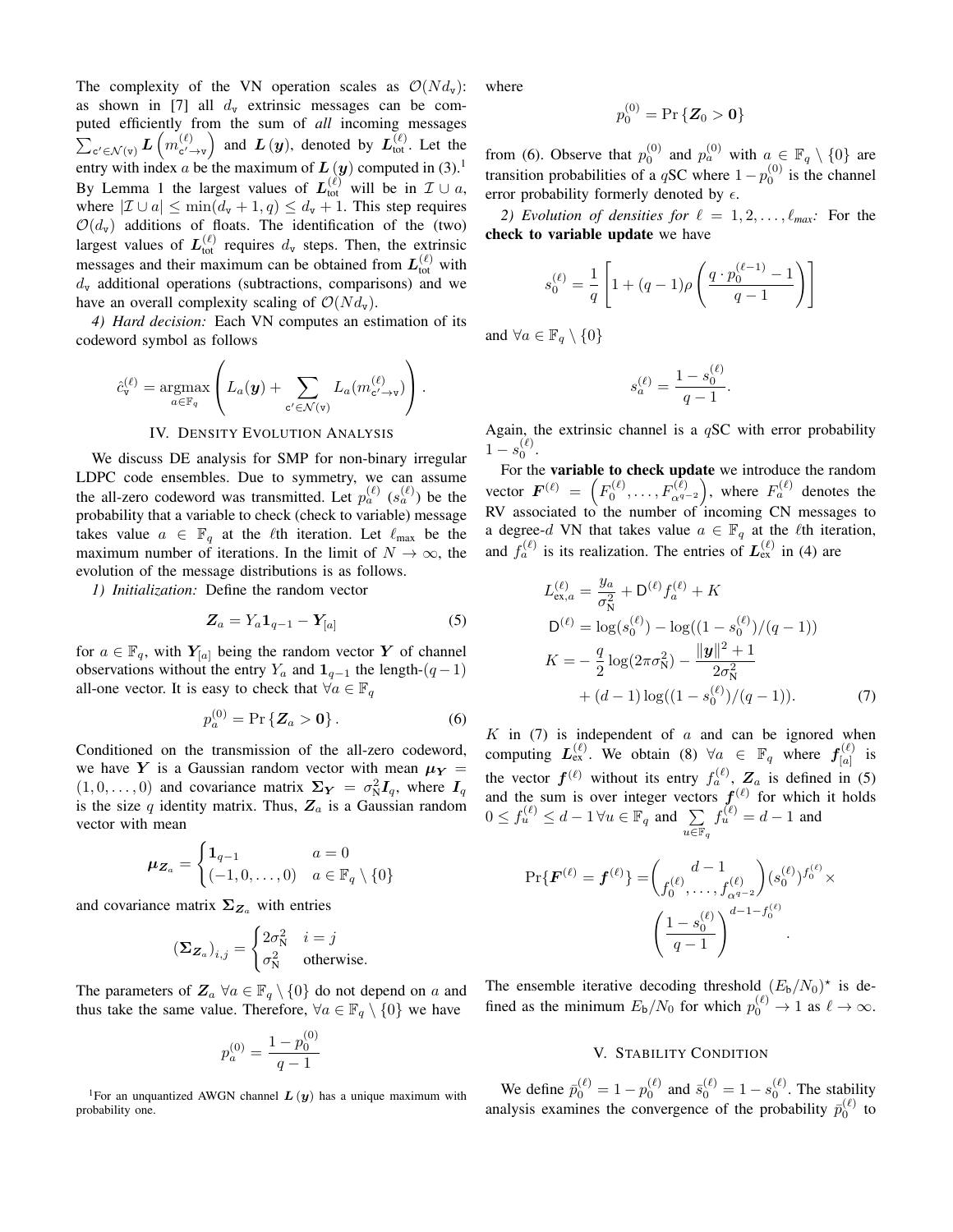$$
p_a^{(\ell)} = \sum_d \lambda_d \sum_{\mathbf{f}^{(\ell)}} \Pr\{\mathbf{F}^{(\ell)} = \mathbf{f}^{(\ell)}\} \Pr\left\{\operatorname*{argmax}_{u \in \mathbb{F}_q} L_{\text{ex},a}^{(\ell)} = a | \mathbf{f}^{(\ell)}\right\}
$$
  
= 
$$
\sum_d \lambda_d \sum_{\mathbf{f}^{(\ell)}} \Pr\{\mathbf{F}^{(\ell)} = \mathbf{f}^{(\ell)}\} \Pr\left\{\mathbf{Z}_a > \sigma_N^2 \mathsf{D}^{(\ell)} \left(\mathbf{f}_{[a]}^{(\ell)} - f_a^{(\ell)} \mathbf{1}_{q-1}\right)\right\}
$$
 (8)

zero under the assumption that it is close to the fixed point  $\bar{p}_0^* = 0$ . Note that  $\bar{s}_0^{(\ell)} \to 0$  as  $\bar{p}_0^{(\ell)} \to 0$ . Thus,  $D^{(\ell)} \to \infty$  and

$$
\bar{p}_0^{(\ell)} = \sum_d \lambda_d \sum_{a \in \mathbb{F}_q} \left[ \sum_{\boldsymbol{f}^{(\ell)} \in \mathcal{F}_{1,a}} \Pr \{ \boldsymbol{F}^{(\ell)} = \boldsymbol{f}^{(\ell)} \} \\ + \sum_{\boldsymbol{f}^{(\ell)} \in \mathcal{F}_{2,a}} \Pr \{ \boldsymbol{F}^{(\ell)} = \boldsymbol{f}^{(\ell)} \} \Pr \{ \operatorname*{argmax}_{e \in \mathcal{S}} Y_e = a \} \right]
$$

where  $\mathcal{F}_{1,a}$  is the set of all integer vectors  $f^{(\ell)}$  for which it holds  $\Sigma$  $u\overline{\in }\mathbb{F}_q$  $f_u^{(\ell)} = d-1$  and  $f_a^{(\ell)} > f_u^{(\ell)} \geq 0 \,\forall u \in \mathbb{F}_q \setminus \{a\}.$ 

 $\mathcal{F}_{2,a}$  is the set of all integer vectors  $f^{(\ell)}$  for which it holds  $\sum$  $u\overline{\in }\mathbb{F}_q$  $f_u^{(\ell)} = d - 1$  and  $f_a^{(\ell)} > f_u^{(\ell)} \ge 0 \,\forall u \in \mathbb{F}_q \setminus \mathcal{S}_a$  where

$$
\mathcal{S}_a = \{b \in \mathbb{F}_q | f_b^{(\ell)} = f_a^{(\ell)}\}
$$

and  $|S_a| > 1$ . Recall that for any  $a \in \mathbb{F}_q \setminus \{0\}$ 

$$
\Pr\{\boldsymbol{F}^{(\ell)} = \boldsymbol{f}^{(\ell)}\} = \binom{d-1}{f_0^{(\ell)}, \dots, f_{\alpha^{q-2}}^{(\ell)}} (1 - \bar{s}_0^{(\ell)})^{f_0^{(\ell)}} \times \left(\frac{\bar{s}_0^{(\ell)}}{q-1}\right)^{d-1-f_0^{(\ell)}}.
$$

We obtain

$$
\lim_{\bar{s}_0^{(\ell)} \to 0} \frac{\mathrm{d}\bar{p}_0^{(\ell)}}{\mathrm{d}\bar{s}_0^{(\ell)}} = \lambda_2 + 2\lambda_3 Q \left(\frac{1}{\sqrt{2\sigma_N^2}}\right). \tag{9}
$$

Furthermore, we have

$$
\bar{s}_0^{(\ell)} = \frac{q-1}{q} \left[ 1 - \rho \left( 1 - \frac{q \bar{p}_0^{(\ell-1)}}{q-1} \right) \right]
$$

and

$$
\lim_{\bar{p}_0^{(\ell-1)} \to 0} \frac{\mathrm{d}\bar{s}_0^{(\ell)}}{p_0^{(\ell-1)}} = \rho'(1). \tag{10}
$$

.

The first order Taylor expansions via (9), (10) yield

$$
\bar{p}_0^{(\ell)} = \rho'(1) \left[ \lambda_2 + 2\lambda_3 Q \left( \frac{1}{\sqrt{2\sigma_N^2}} \right) \right] \bar{p}_0^{(\ell-1)}
$$

The stability condition is fulfilled if and only if

$$
\rho'(1)\left[\lambda_2 + 2\lambda_3 Q\left(\frac{1}{\sqrt{2\sigma_N^2}}\right)\right] < 1.
$$

*Remark* 1*.* The fraction of edges connected to degree 2 *and* 3 VNs impacts the stability condition for SMP decoding. Thus, certain degree distributions optimized for unquantized belief propagation (see, e.g., [10]) might be unsuitable for SMP due to their large number of degree 2 and 3 VNs.

#### VI. NUMERICAL RESULTS

# *A. Iterative Decoding Thresholds*

The DE analysis in Section IV suggests an optimization algorithm to find rate  $R = 1/2$  irregular LDPC ensembles with 'good' thresholds for  $q \in \{8, 16, 32\}$ . We restrict the maximum VN degree to 12 and perform two optimizations: one without further constraints and one with constraints on the degree two and three VNs. Threshold results are depicted in Table I and show a gap of at least 2.1 dB with respect to the Shannon limit for various q. Thresholds of  $q$ -ary LDPC codes under full belief propagation (BP) decoding in [10] show only gaps of 0.2 dB, i.e., the simple SMP decoder yields a loss of around 1.9 dB. Interestingly, for binary LDPC codes with orthogonal modulations and BICM (no iterative detection) the gap to coded modulation capacity is comparable or even larger. For instance, for  $q = 16$  the gap is 1.8 dB [10, Fig. 1].

# *B. Monte Carlo Simulations*

We designed three codes with  $q \in \{8, 16, 32\}, N = 10000$ (in  $\mathbb{F}_q$  symbols), and  $R = 1/2$  based on the constraint degree distribution pairs from Table I. Figure 1 shows the frame error rate (FER) versus  $E_b/N_0$  of q-ary PPM allowing a maximum of 50 decoding iterations. Observe that the waterfall performance is well predicted by the DE analysis. In addition, we provide the performance of three  $R = 1/2$  binary accumulaterepeat-4-jagged-accumulate (AR4JA) LDPC codes assuming a BICM setting and q-ary PPM for  $q \in \{8, 16, 32\}$ . The AR4JA protograph was taken from [11] and expanded to obtain block lengths (in bits) of  $N \log_2 q$ . For  $q \ge 16$  the performance of the non-binary codes under SMP decoding are competitive and for  $q = 32$  they outperform the AR4JA codes with BICM by almost 0.2 dB.

#### *C. Complexity*

Despite the gap to capacity in Table I, SMP decoding might be a good choice when low-complexity decoding is targeted. First, a comparison of the algorithmic complexity of the SMP decoder (from Section III) and a binary LDPC decoder with BICM is given in Table II. For the binary decoder, the initialization step requires computing symbol-wise probabilities, followed by a marginalization to obtain bit-wise log-likelihood ratios (LLRs). The CN operations in the binary decoder follow the approximate min\* rule [12]. The VN operations consist of summing up LLRs. Table II indicates that the algorithmic complexity of SMP is competitive with binary BP, but a fair comparison is difficult due to the different types of operations. E.g., the approximate min\* rule and the SMP CN operations can be implemented by look-up tables. Then, an elementary